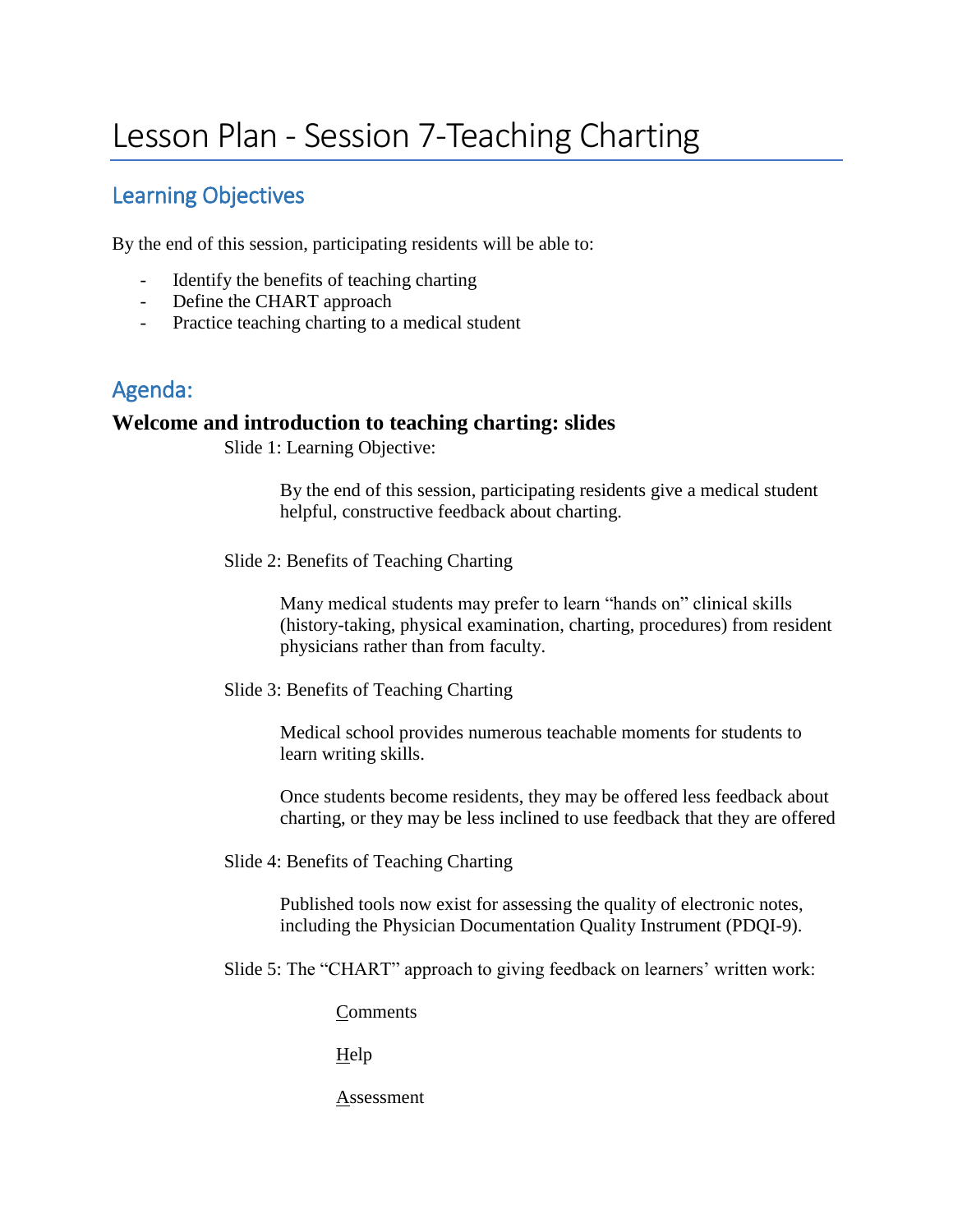#### **Resources**

#### Timing of follow-up

#### Slide 6: Comments

Take as much time as you need to read the learner's note and write comments on it.

Include an adequate (but not overwhelming) level of detail.

Writing down your comments will help you organize your feedback and will later help the learner recall what you've said.

#### Slide 7: Help

Establish mutual goals for this feedback session (first the learner's, then yours).

Clarify that you will focus on learning about charting rather than clinical issues.

Which writing skills does the learner think may require extra help?

#### Slide 8: Assessment:

Now you can discuss your mutual assessment of the written work.

Start with the learner's self-assessment.

Then give your assessment, balancing positive and negative attributes.

Organize your feedback into logical sections to make it easier to follow.

Involve the learner actively: can s/he learn from rewriting some text with you?

Slide 9: Resources:

Discuss learning resources the student can use to improve charting skills (online texts and other resources, other teachers).

Which resources does the learner think would be best for his/her learning style?

What have you read or done that helped you learn?